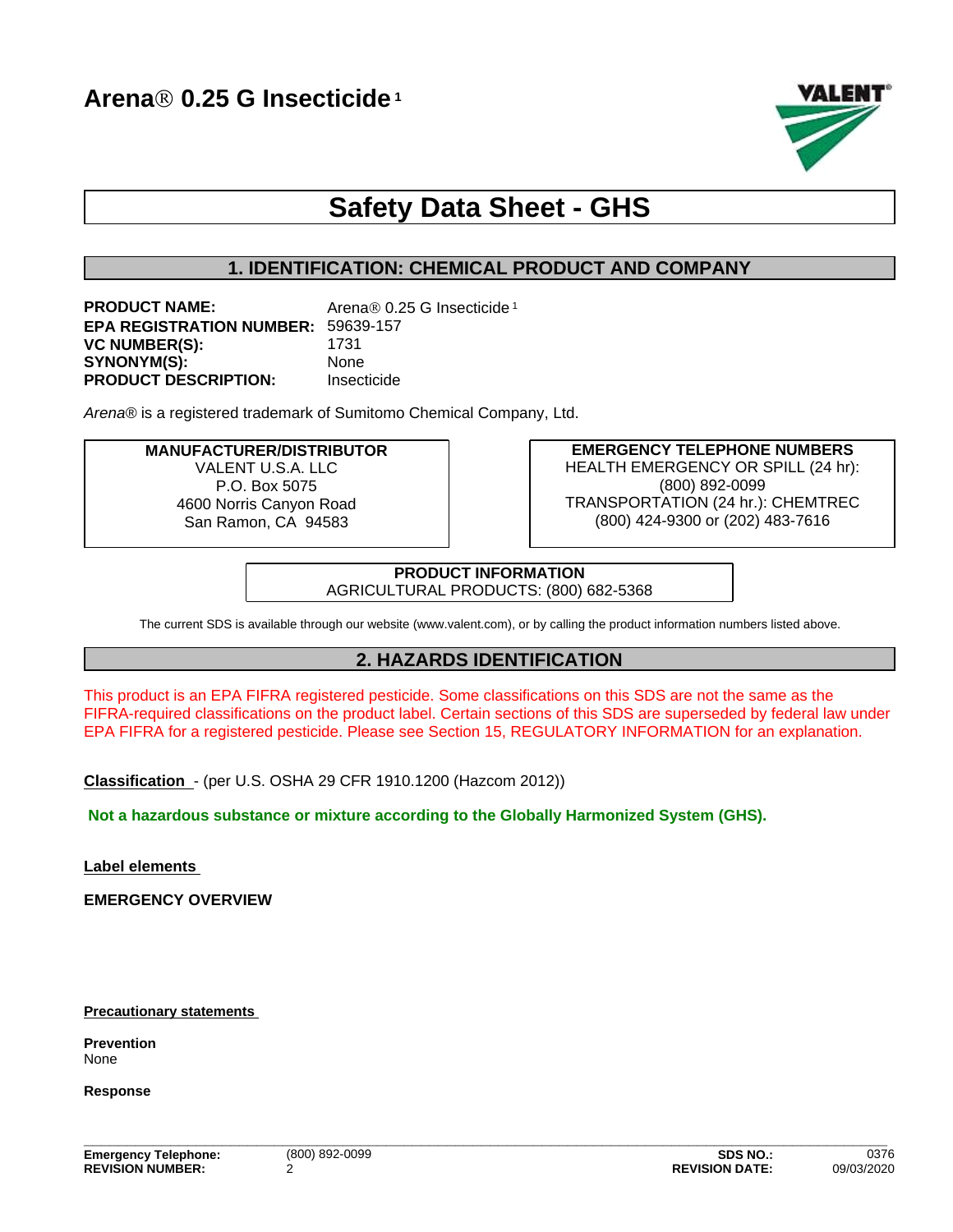**Eyes** None. **Skin** None. **Inhalation** None. **Ingestion** None. **FIRE** None. **Spill** None.

**Storage** None

**Disposal** None

## **Hazards not otherwise classified (HNOC)**

#### **Other Information**

 $197.75$ % of the mixture consists of ingredient(s) of unknown toxicity

For information on Transportation requirements, see Section 14.

## **3. COMPOSITION/INFORMATION ON INGREDIENTS**

| Chemical<br>name | <b>CAS No.</b>   | Weight-% | <b>SECRET</b><br>TRADE |
|------------------|------------------|----------|------------------------|
| othianidinان     | 210880-92-5      | 0.25     |                        |
| <b>Others</b>    | CAS#s<br>/arious | 99.75    |                        |

Other ingredients, which may be maintained as trade secrets, are any substances other than an active ingredient contained in this product. Some of these may be hazardous, but their identities are withheld because they are considered trade secrets. The hazards associated with the otheringredients are addressed in this document. Specific information on other ingredients for the management of exposures, spills, or safety assessments can be obtained by a treating physician or nurse by calling **(800) 892-0099** at any time.

## **4. FIRST AID MEASURES**

#### **EMERGENCY NUMBER (800) 892-0099**

Have the product container or label with you when calling a poison control center or doctor, or going for treatment. You may also contact **1-800-892-0099** for emergency medical treatment information.

#### **EYE CONTACT:**

Hold eye open and rinse slowly and gently with water for 15-20 minutes. Remove contact lenses, if present, after the first 5 minutes, then continue rinsing eye. Call a poison control center or doctor for treatment advice.

#### **SKIN CONTACT:**

Take off contaminated clothing. Rinse skin immediately with plenty of water for 15-20 minutes. Call a poison control center or doctor for treatment advice.

#### **INGESTION:**

Call a poison control center or doctor immediately for treatment advice. Have person sip a glass of water if able to swallow. DO NOT induce vomiting unless told to do so by the poison control center or doctor. Do not give anything to an unconscious person.

#### **INHALATION:**

Move person to fresh air. If person is not breathing, call 911 or an ambulance, then give artificial respiration, preferably by mouth-to-mouth, if possible. Call a poison control center or doctor for further treatment advice.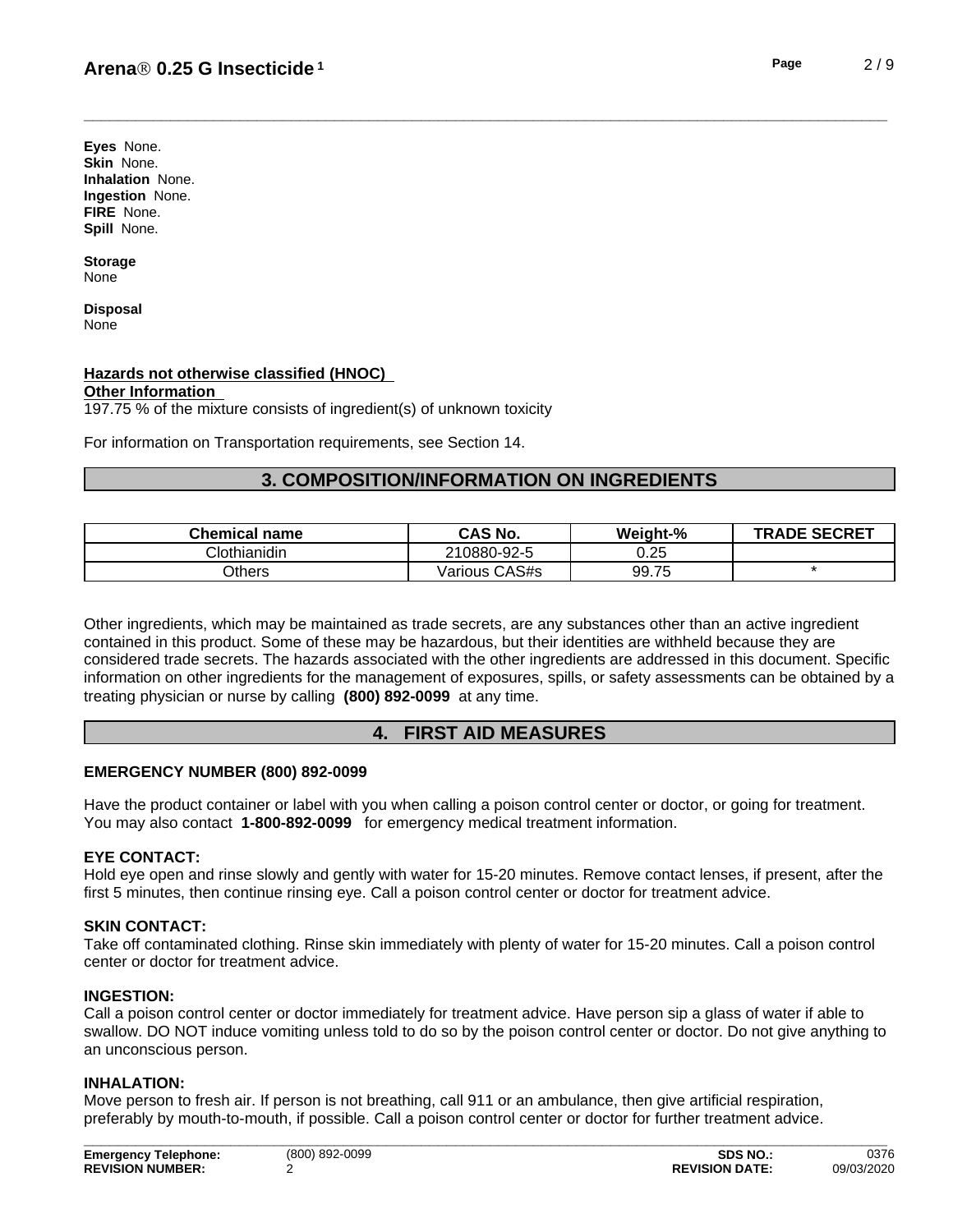## **5. FIRE FIGHTING MEASURES**

| Flash point °C<br>Flash point °F<br><b>AUTOIGNITION:</b>                                   | Not applicable<br>Self-Ignition temperature: 208° C | > 150° C (the technical material decomposes at 150° C)                      |
|--------------------------------------------------------------------------------------------|-----------------------------------------------------|-----------------------------------------------------------------------------|
| <b>EXTINGUISHING MEDIA:</b>                                                                | none known.                                         | Dry chemical powder, carbon dioxide, foam. Unsuitable extinguishing media - |
| <b>FLAMMABLE LIMITS IN AIR - LOWER (%):</b><br><b>FLAMMABLE LIMITS IN AIR - UPPER (%):</b> |                                                     | Not applicable<br>Not applicable                                            |
| <b>NFPA RATING:</b>                                                                        |                                                     |                                                                             |
| Health:                                                                                    |                                                     |                                                                             |
| Flammability:                                                                              | 0                                                   |                                                                             |
| Reactivity:                                                                                | 0                                                   |                                                                             |

(Least-0, Slight-1, Moderate-2, High-3, Extreme-4). These values are obtained using professional judgement. Values were not available in the guidelines or published evaluations prepared by the National Fire Protection Association, NFPA.

**FIRE FIGHTING INSTRUCTIONS:** Products of combustion from fires involving this material may be toxic. Avoid breathing smoke and mists. Avoid personnel and equipment contact with fallout and runoff. Minimize the amount of water used for fire fighting. Do not enter any enclosed area without full protective equipment, including self-contained breathing equipment.Contain and isolate runoff and debris for proper disposal. Decontaminate personal protective equipment and fire fighting equipment before reuse.

This material is combustible.

Special: None

**HAZARDOUS DECOMPOSITION PRODUCTS:** May emit toxic gases and irritating fumes under fire conditions.

# **6. ACCIDENTAL RELEASE MEASURES**

#### **VALENT EMERGENCY PHONE NUMBER: (800) 892-0099 CHEMTREC EMERGENCY PHONE NUMBER: (800) 424-9300 OBSERVE PRECAUTIONS IN SECTION 8: PERSONAL PROTECTION**

Stop the source of the spill if safe to do so. Contain the spill to prevent further contamination of the soil, surface water, or ground water. For additional spill response information refer to the North American Emergency Response Guidebook.

**UN/NA NUMBER:** Not applicable **EMERGENCY RESPONSE GUIDEBOOK NO.:** Not applicable

#### **FOR SPILLS ON LAND:**

**CONTAINMENT:** Reduce airborne dust. Avoid runoff into storm sewers or other bodies of water.

**CLEANUP:** Clean up spill immediately. Vacuum or sweep up material and place in a chemical waste container. Wash area with soap and water. Pick up wash liquid with additional absorbent and place in a chemical waste container.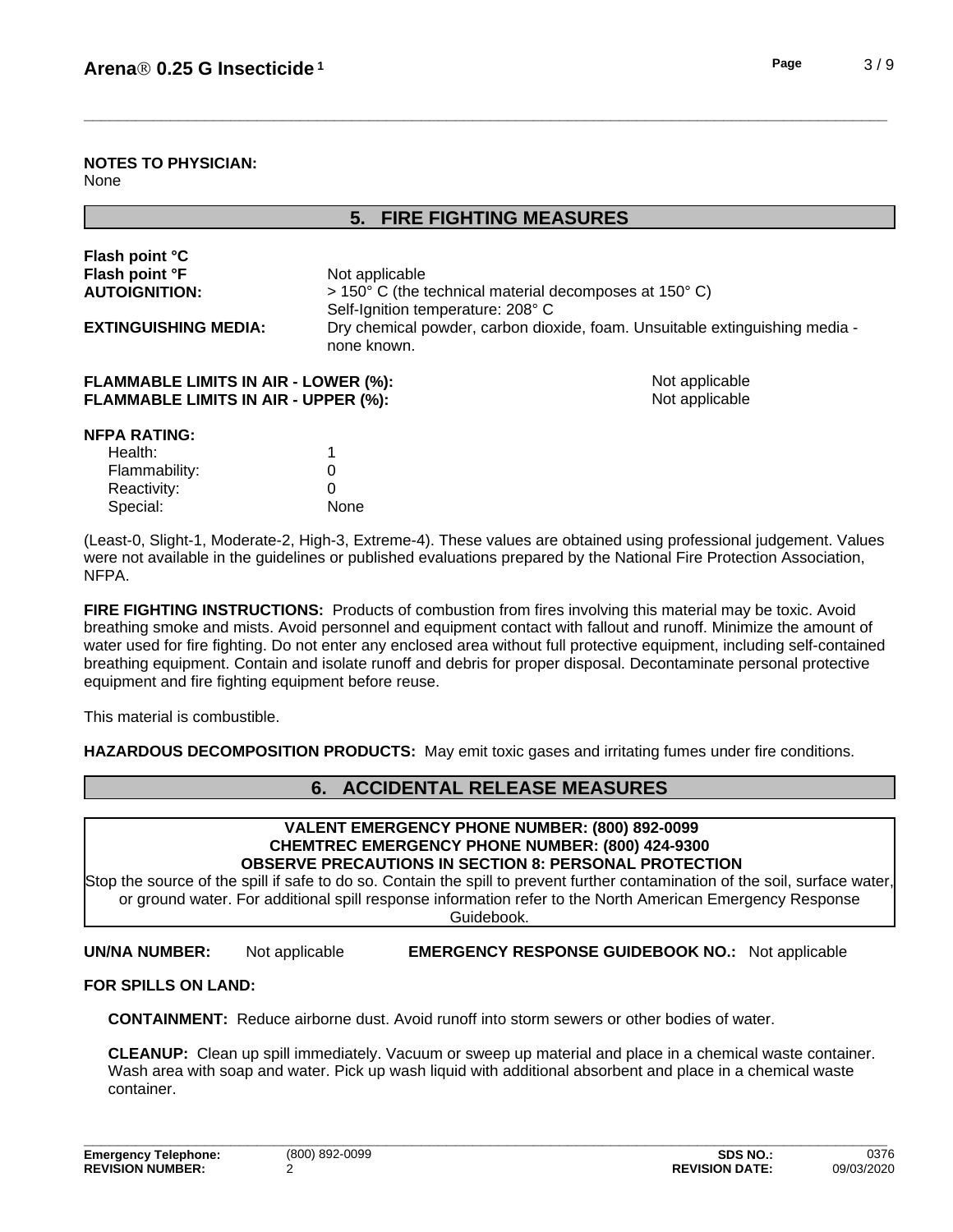## **FOR SPILLS IN WATER:**

**CONTAINMENT:** This material will disperse or dissolve in water. Stop the source of the release. Contain and isolate to prevent further release on to soil or into surface water.

**CLEANUP:** Clean up spill immediately. Absorb spill with inert material. Remove contaminated water for treatment or disposal.

# **7. HANDLING AND STORAGE**

# **END USER MUST READ AND OBSERVE ALL PRECAUTIONS ON PRODUCT LABEL.**

## **HANDLING:**

Keep pesticide in original container. Do not store or transport near food or feed. Do not contaminate food or feed. Do not put concentrate into food or drink containers. Do not dilute concentrate in food or drink containers. Store in a cool, dry place, out of direct sunlight.

Keep container tightly closed. Keep container in a cool well ventilated area. Stable at normal temperatures and storage conditions in closed original package.

Use only in well ventilated area. Avoid contact with skin and eyes. Do not breath dust.

## **STORAGE:**

Do not contaminate water, food, or feed by storage or disposal. Store product in original container in a cool, dry area away from children, pets and direct sunlight. Do not use or store near heat or open flame. Do not store near food or feed.

# **8. EXPOSURE CONTROLS/PERSONAL PROTECTION**

## **END USER MUST READ AND OBSERVE ALL PRECAUTIONS ON PRODUCT LABEL.**

**EYES & FACE:** Do not get this material in your eyes. Eye contact can be avoided by wearing protective eyewear.

**RESPIRATORY PROTECTION:** Use this material only in well ventilated areas. If operating conditions result in airborne concentrations of this material, the use of an approved respirator is recommended. In case of dust formation use a dust mask.

**SKIN & HAND PROTECTION:** Avoid contact with skin or clothing. Skin contact can be minimized by wearing protective clothing including gloves.

**ENGINEERING CONTROLS:** Use in a well ventilated area.

## **EXPOSURE LIMITS**

| <b>Chemical name</b> | <b>ACGIH Exposure Limits</b> | <b>OSHA Exposure Limits</b> | <b>Manufacturer's Exposure</b><br>Limits |
|----------------------|------------------------------|-----------------------------|------------------------------------------|
| Clothianidin         | None                         | None                        | None                                     |
| Others               | None                         | None                        | None                                     |

# **9. PHYSICAL AND CHEMICAL PROPERTIES Physical state** Solid

| Appearance                                             | Granules       | Odor           | Slight odor of lignin/fresh<br>paper     |                          |  |
|--------------------------------------------------------|----------------|----------------|------------------------------------------|--------------------------|--|
| <b>Color</b>                                           | Grey           | Odor threshold |                                          | No information available |  |
| <b>Emergency Telephone:</b><br><b>REVISION NUMBER:</b> | (800) 892-0099 |                | <b>SDS NO.:</b><br><b>REVISION DATE:</b> | 0376<br>09/03/2020       |  |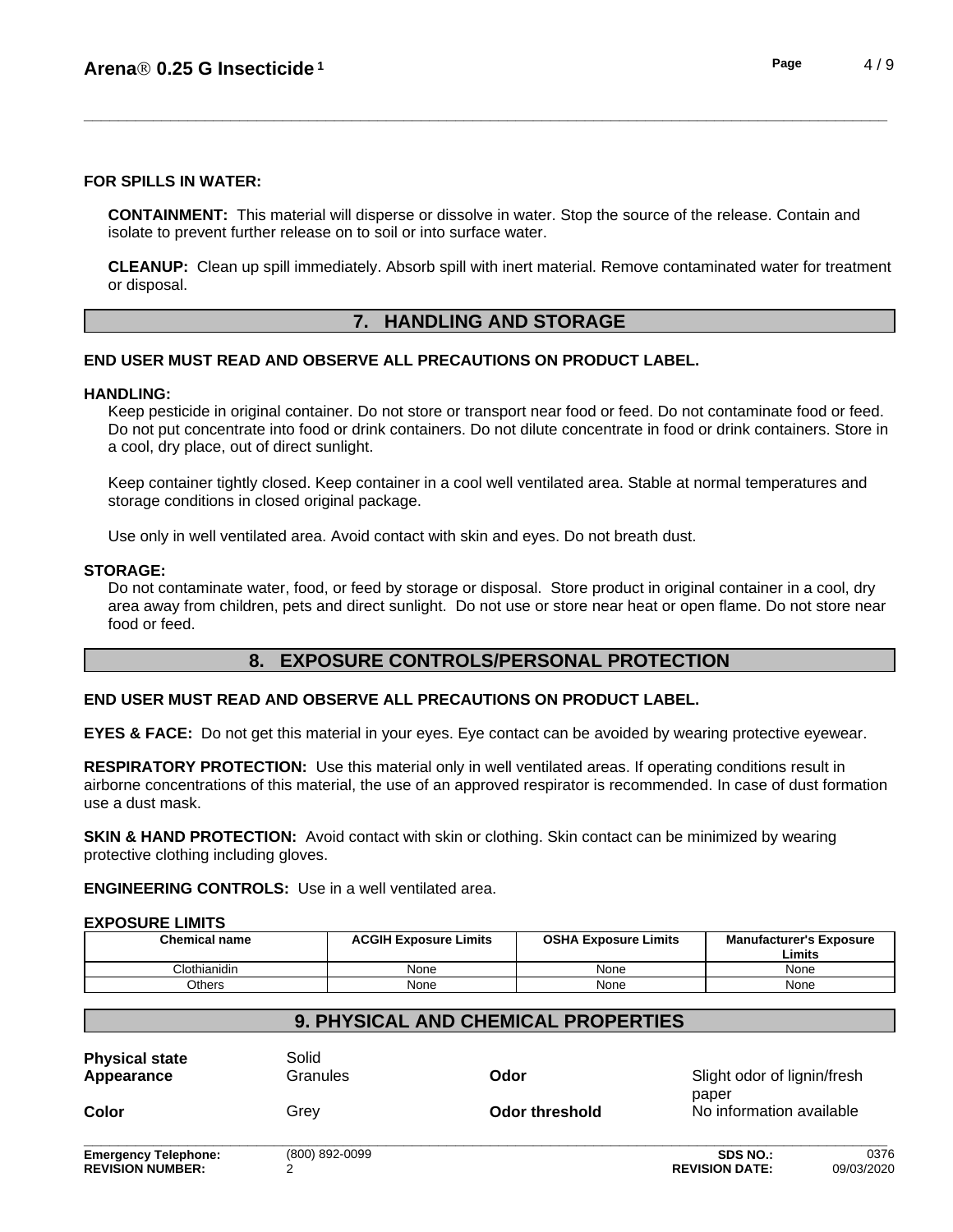| Page |  | 5/9 |
|------|--|-----|
|      |  |     |

| <b>PROPERTIES</b>                         | Values                            | Remarks • Method |  |
|-------------------------------------------|-----------------------------------|------------------|--|
| рH<br><b>Melting point/freezing point</b> | $8-9$<br>No information available |                  |  |
| <b>Boiling point/boiling range</b>        | No information available          |                  |  |
| <b>Flash point</b>                        | No information available Not      |                  |  |
|                                           | applicable                        |                  |  |
| <b>Evaporation rate</b>                   | No information available          |                  |  |
| Flammability (solid, gas)                 | No information available          |                  |  |
| <b>Flammability Limits in Air</b>         |                                   |                  |  |
| <b>Upper flammability limits</b>          | Not applicable                    |                  |  |
| Lower flammability limit                  | Not applicable                    |                  |  |
| Vapor pressure                            | No information available          |                  |  |
| Vapor density                             | No information available          |                  |  |
| <b>Specific Gravity</b>                   | No information available          |                  |  |
| <b>Water solubility</b>                   | <b>INSOLUBLE</b>                  |                  |  |
| Solubility in other solvents              | No information available          |                  |  |
| <b>Partition coefficient</b>              | No information available          |                  |  |
| <b>Autoignition temperature</b>           | No information available          |                  |  |
| <b>Decomposition temperature</b>          | No information available          |                  |  |
| <b>Viscosity</b>                          | No information available          |                  |  |
| <b>Explosive properties</b>               | No information available          |                  |  |
| <b>Oxidizing properties</b>               | No information available          |                  |  |
| <b>Liquid Density</b>                     | No information available          |                  |  |
| <b>Bulk density</b>                       | 49.9 lb/ft <sup>3</sup> @ 20° C   |                  |  |
|                                           |                                   |                  |  |

## **10. STABILITY AND REACTIVITY**

#### **Reactivity**

No data available

#### **Chemical stability**

Stable under recommended storage conditions.

#### **Possibility of Hazardous Reactions**

None under normal processing.

## **Conditions to avoid**

Strong oxidizing agents.

#### **Incompatible materials**

Strong oxidizing agents.

## **Hazardous Decomposition Products**

May emit toxic fumes under fire conditions.

# **11. TOXICOLOGICAL INFORMATION**

## **ACUTE TOXICITY:**

Oral Toxicity LD 50 (rats) > 5000 mg/kg EPA Tox Category IV Dermal Toxicity LD 50 (rats) Inhalation Toxicity LC <sub>50</sub> (rats)  $\Rightarrow$  6.141 mg/L (technical) EPA Tox Category IV Eye Irritation (rabbits) Moderately irritating EPA Tox Category III

| > 5000 mg/kg             |
|--------------------------|
| > 5000 mg/kg             |
| > 6.141 mg/L (technical) |
| Moderately irritating    |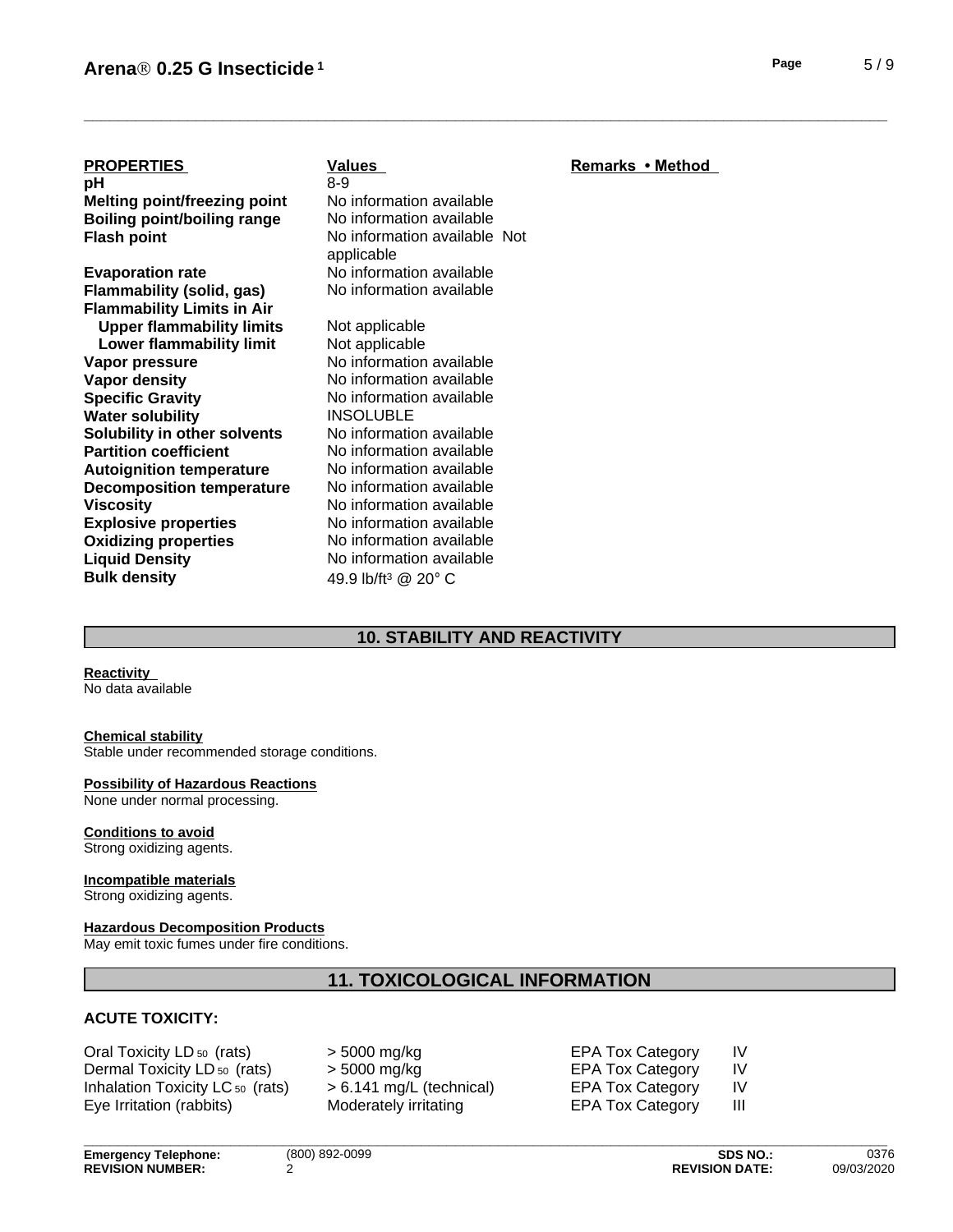| Skin Irritation (rabbits)        | Non-irritating | <b>EPA Tox Category</b> |                |
|----------------------------------|----------------|-------------------------|----------------|
| Skin Sensitization (guinea pigs) | Non-sensitizer | EPA Tox Category        | Not applicable |

#### **CARCINOGEN CLASSIFICATION**

| <b>Chemical name</b> | <b>IARC Group</b><br>or 2 | <b>OSHA</b><br><b>Select</b><br>t Carcinogens | <b>NT</b><br>Carcinogen<br>List |
|----------------------|---------------------------|-----------------------------------------------|---------------------------------|
| Clothianidin         | Not<br>∶ listed           | Not<br>: Listec                               | Not listed                      |
| <b>Others</b>        | Not 1<br>∶ listed         | Not listed                                    | Not listec                      |

#### **TOXICITY OF CLOTHIANIDIN TECHNICAL**

**SUBCHRONIC:** The NOEL in a 3-month rat feeding study with Clothianidin Technical was 27.9 mg/kg/day (male) and 34.0 mg/kg/day (female) The NOEL in a 90-day dog feeding study was 19.3 mg/kg/day (male) and 21.2 mg/kg/day (female). In a subchronic dermal study with rats, the NOAEL is  $>1,000$  mg/kg/day.

**CHRONIC/CARCINOGENICITY:** The active ingredient is not carcinogenic to laboratory animals.

**DEVELOPMENTAL TOXICITY:** No teratogenic effects on rats or rabbits were observed. Transient developmental effects (delayed ossification) were observed in rabbits at maternally toxic doses (100 mg/kg/day). The technical material is fetotoxic in animal studies at maternally toxic doses.

**REPRODUCTION:** No reproductive effects were observed in rats at the highest dose tested (2500 ppm).

**MUTAGENICITY:** *In vivo* tests have demonstrated that the technical material is not mutagenic. Some *in-vitro* tests were positive for mutagenicity. The observed effects *in-vitro* were due to cytotoxic effects. The weight-of-evidence from the *in vivo* whole animal tests suggest that this product does not present a mutagenic hazard.

For a summary of the potential for adverse health effects from exposure to this product, refer to Section 2. For information regarding regulations pertaining to this product, refer to Section 15.

## **12. ECOLOGICAL INFORMATION**

| <b>AVIAN TOXICITY:</b>                               | LD <sub>50</sub> Japanese quail: 430 mg/kg<br>LD <sub>50</sub> Northern bobwhite: >2000 mg/kg<br>LC <sub>50</sub> Northern bobwhite: >5200 ppm<br>LC <sub>50</sub> Mallard duck: >5200 ppm                                                                                                                                                                                                                                                                | The following results were obtained from studies with Clothianidin Technical:                              |      |
|------------------------------------------------------|-----------------------------------------------------------------------------------------------------------------------------------------------------------------------------------------------------------------------------------------------------------------------------------------------------------------------------------------------------------------------------------------------------------------------------------------------------------|------------------------------------------------------------------------------------------------------------|------|
|                                                      | <b>AQUATIC ORGANISM TOXICITY:</b> This product is toxic to aquatic invertebrates. The following are results from testing<br>of Clothianidin Technical:<br>Bluegill 96-hr LC <sub>50</sub> : >117 mg/L<br>Rainbow trout 96-h LC <sub>50</sub> : >100 mg/L<br>Sheepshead minnow 96-hr LC <sub>50</sub> : >100 mg/L<br>Water flea 48-hr EC <sub>50</sub> : 40 mg/L<br>Mysid 96-hr LC <sub>50</sub> : 0.053 mg/L<br>Algae 72-hr ErC <sub>50</sub> : >100 mg/L | Partition coefficient: log P <sub>ov</sub> : 0.7 @ 25 C; Degradation in soil: DT <sub>50</sub> : >140 days |      |
| <b>OTHER NON-TARGET</b><br><b>ORGANISM TOXICITY:</b> | it is highly toxic to bees:                                                                                                                                                                                                                                                                                                                                                                                                                               | The following information, based on studies with Clothianidin Technical, show that                         |      |
|                                                      | Honeybee 48-hr oral LD <sub>50</sub> : 0.0038 ug (microgram)/bee                                                                                                                                                                                                                                                                                                                                                                                          |                                                                                                            |      |
| <b>Emergency Telephone:</b>                          | (800) 892-0099                                                                                                                                                                                                                                                                                                                                                                                                                                            | <b>SDS NO.:</b>                                                                                            | 0376 |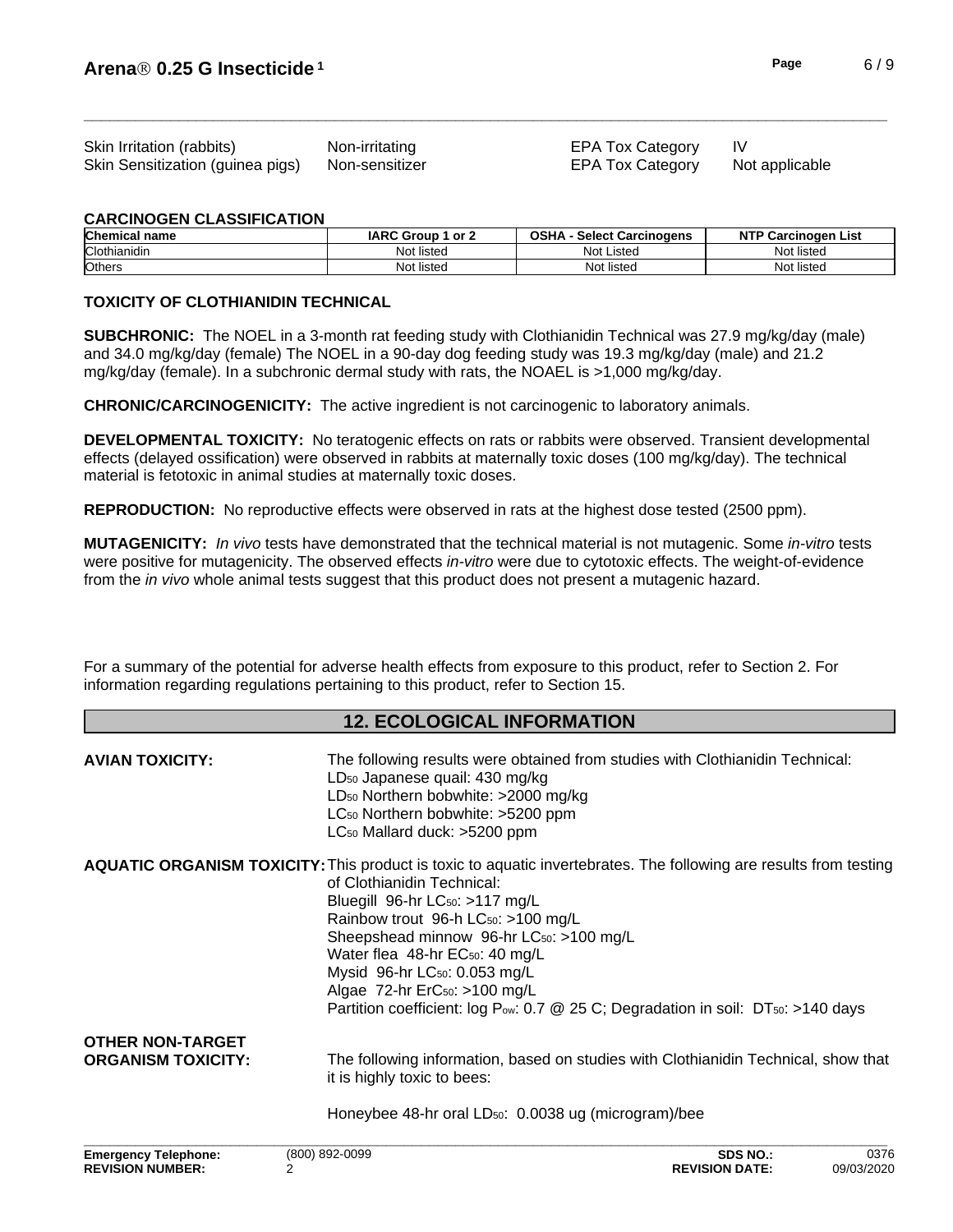Honeybee 48-hr contact LD<sub>50</sub>: 0.044 ug (microgram)/bee Earthworm 7-day LC<sub>50</sub>: 19 mg/kg dry soil

## **13. DISPOSAL CONSIDERATIONS**

#### **END USERS MUST DISPOSE OF ANY UNUSED PRODUCT AS PER THE LABEL RECOMMENDATIONS.**

**PRODUCT DISPOSAL:** Wastes resulting from the use of this product may be disposed of on site or at an approved waste disposal facility.

**CONTAINER DISPOSAL:** Non-refillable outer bag. Do not reuse or refillthe outer bag. Completely empty bag into application equipment. Offer bag for recycling if available. If recycling is not available, then dispose of empty bag in a sanitary landfill or by incinerations, or, if allowed by State and local authorities, by burning. If burned, stay out of smoke.

**DISPOSAL METHODS:** Check government regulations and local authorities for approved disposal of this material. Dispose of in accordance with applicable laws and regulations.

## **14. TRANSPORTATION INFORMATION**

| <b>EMERGENCY RESPONSE</b>       | <b>DOT (ground) SHIPPING NAME:</b> Not regulated for domestic ground transport by U.S. DOT                                                           |
|---------------------------------|------------------------------------------------------------------------------------------------------------------------------------------------------|
| <b>GUIDEBOOK NO.:</b>           | Not applicable                                                                                                                                       |
| <b>ICAO/IATA SHIPPING NAME:</b> | UN 3077 Environmentally Hazardous Substance, Solid, N.O.S. (Clothianidin), 9,<br>III, Marine Pollutant                                               |
| <b>REMARKS:</b>                 | •Single or inner packaging less than 5 L (liquid) or 5 Kg net (solids) excepted from<br>Dangerous Goods regulations -- see UN Special Provision 375. |
| <b>IMDG SHIPPING NAME:</b>      | UN 3077 Environmentally Hazardous Substance, Solid, N.O.S. (Clothianidin), 9,<br>III, Marine Pollutant                                               |
| <b>EMS NO.:</b>                 | F-A, S-F                                                                                                                                             |

## **15. REGULATORY INFORMATION**

# **EPA-FIFRA LABEL INFORMATION THAT DIFFERS FROM OSHA-GHS REQUIREMENTS:**

Pesticide products in the U.S. are registered by the EPA under FIFRA and are subject to certain labeling requirements under federal pesticide law. These requirements may differ from the classification criteria and hazard information required by OSHA GHS for safety data sheets, and for workplace labels of non-pesticide chemicals. The following is the hazard information as required on the FIFRA pesticide label:

# **EPA FIFRA SIGNAL WORD: CAUTION**

- **Causes moderate eye irritation**
- **Harmful if swallowed, inhaled or absorbed through skin.**
- *•Avoidcontactwitheyesorclothing*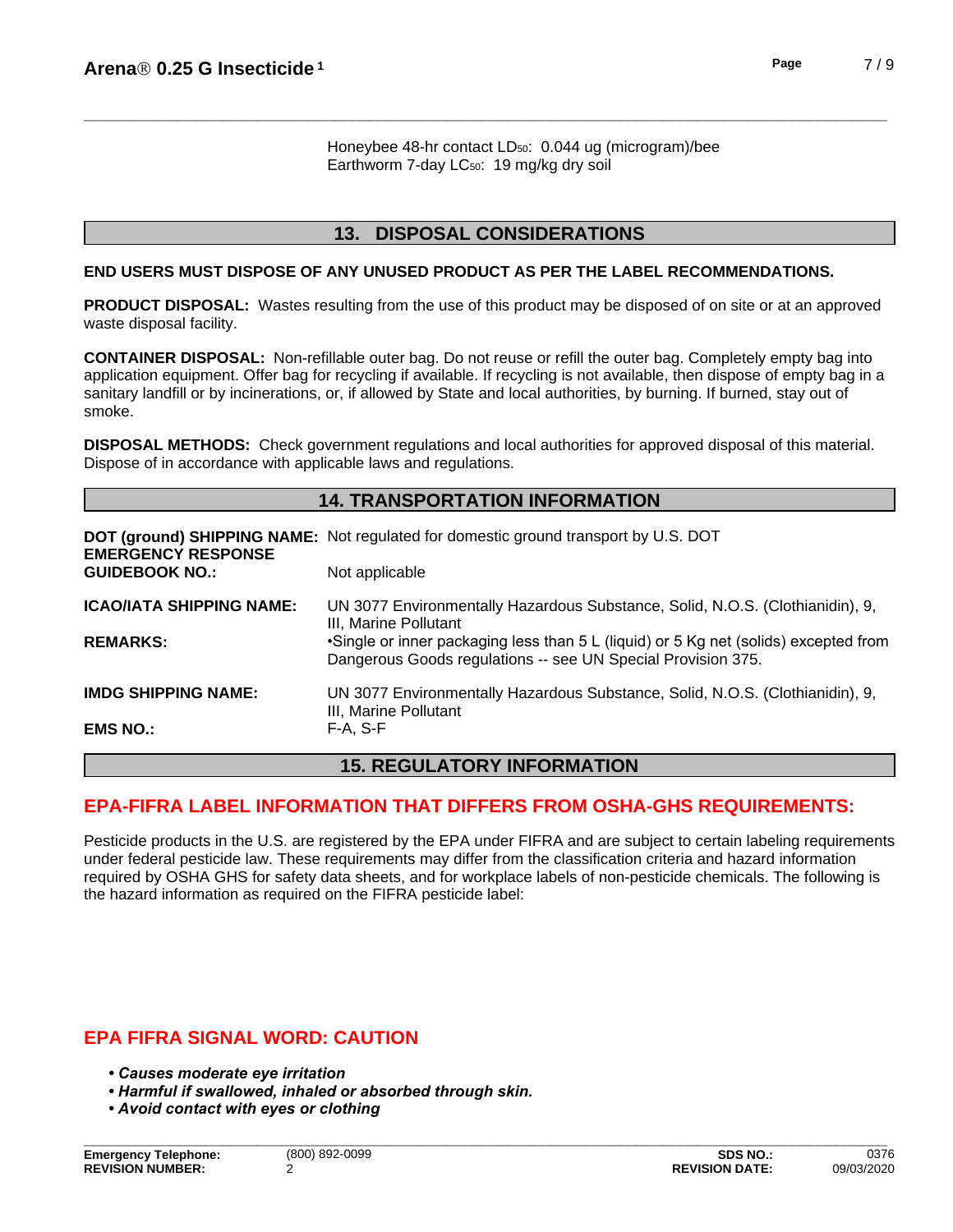**• Avoid breathing spray mist.** 

*•Keepoutofreachofchildren.*

**PESTICIDE REGULATIONS:** All pesticides are governed under FIFRA (Federal Insecticide, Fungicide, and Rodenticide Act). Therefore, the regulations presented below are pertinent only when handled outside of the normal use and applications of pesticides. This includes waste streams resulting from manufacturing/formulation facilities, spills or misuse of products, and storage of large quantities of products containing hazardous or extremely hazardous substances.

**U.S. FEDERAL REGULATIONS:** Ingredients in this product are reviewed against an inclusive list of federal regulations. Therefore, the user should consult appropriate authorities. The federal regulations reviewed include: Clean Water Act, SARA, CERCLA, RCRA, DOT, TSCA and OSHA. If no components or information islisted in the space below this paragraph, then none of the regulations reviewed are applicable.

| Yes |
|-----|
| N٥  |
| N٥  |
| N٥  |
| No  |
|     |

**STATE REGULATIONS:** Each state may promulgate standards more stringent than the federal government. This section cannot encompass an inclusive list of all state regulations. Therefore, the user should consult state or local authorities. The state regulations reviewed include: California Proposition 65, California Directors List of Hazardous Substances, Massachusetts Right to Know, Michigan Critical Materials List, New Jersey Right to Know, Pennsylvania Right to Know, Rhode Island Right to Know and the Minnesota Hazardous Substance list. For Washington State Right to Know, see Section 8 for Exposure Limit information. For Louisiana Right to Know refer to SARA information listed under U.S. Regulations above. If no components or information is listed in the space below this paragraph, then none of the regulations reviewed are applicable.

For information regarding potential adverse health effects from exposure to this product, refer to Sections 2 and 11.

## **16. OTHER INFORMATION**

| <b>REASON FOR ISSUE:</b>        | Update the Manufacturer's address.                |
|---------------------------------|---------------------------------------------------|
| <b>SDS NO.:</b>                 | 0376                                              |
| <b>EPA REGISTRATION NUMBER:</b> | 59639-157                                         |
| <b>REVISION NUMBER:</b>         |                                                   |
| <b>REVISION DATE:</b>           | 09/03/2020                                        |
| <b>SUPERCEDES DATE:</b>         | 04/29/2015                                        |
| <b>RESPONSIBLE PERSON(S):</b>   | Valent U.S.A. LLC, Corporate EH&S, (925) 256-2803 |
|                                 |                                                   |

The information provided in this Safety Data Sheet (SDS) is provided in good faith and believed to be accurate at the time of preparation of the SDS. However, to the extent consistent with applicable law, Valent U.S.A. LLC and its subsidiaries or affiliates extend no warranties, make no representations, and assume no responsibility as to the accuracy, suitability, or completeness of such information. Additionally, to the extent consistent with applicable law, neither Valent U.S.A. LLC nor any of its subsidiaries or affiliates represents or guarantees that this information or product may be used without infringing the intellectual property rights of others. Except to the extent a particular use and particular information are expressly stated on the product label, it is the users' own responsibility to determine the suitability of this information for their own particular use of this product. If necessary, contact Valent U.S.A. LLC to confirm that you have the most current product label and SDS.